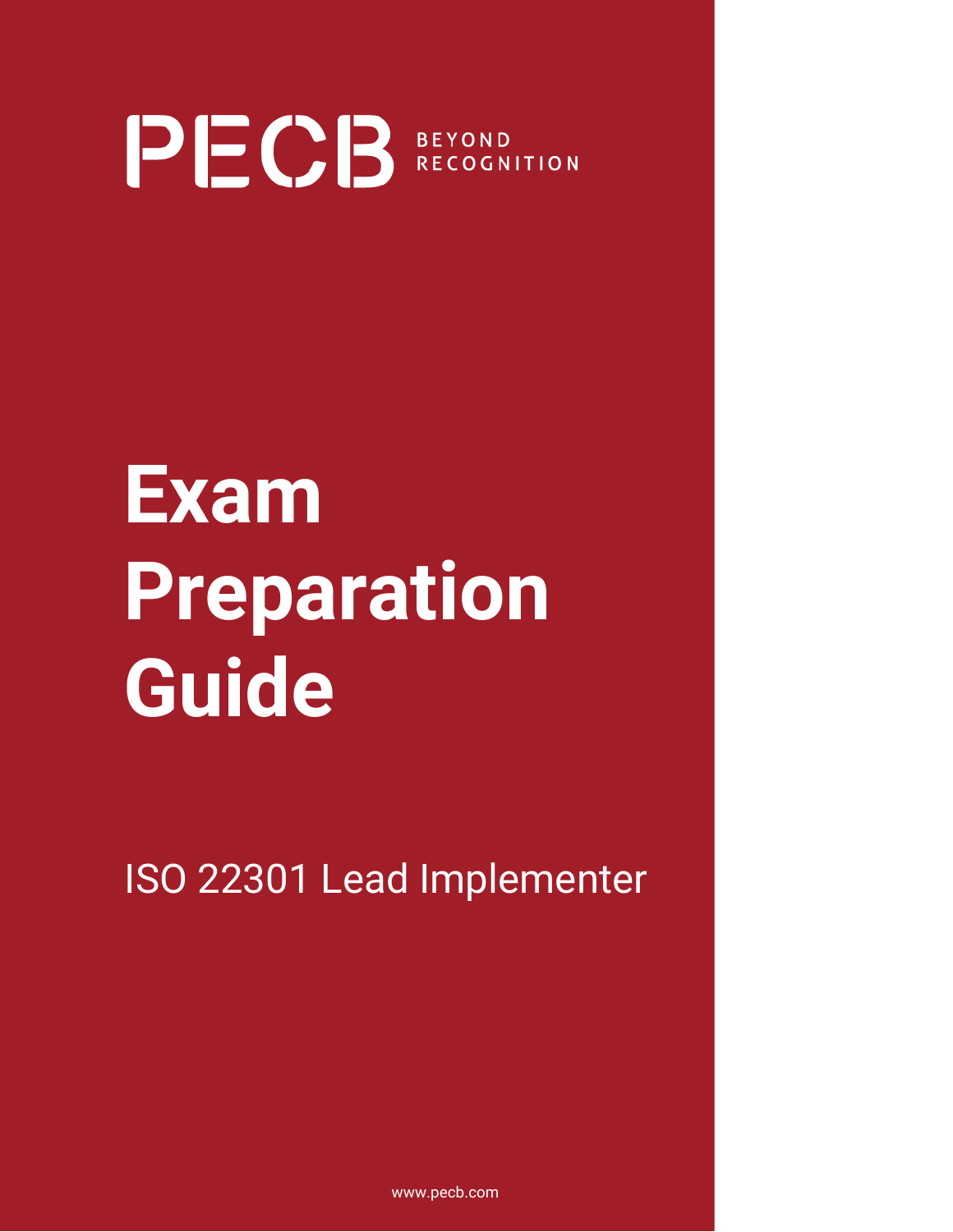

#### **General**

The objective of the "PECB Certified ISO 22301 Lead Implementer" exam is to ensure that the candidate has the necessary competence to support an organization in establishing, implementing, managing, and maintaining a business continuity management system (BCMS).

#### **The ISO 22301 Lead Implementer exam is intended for:**

- Managers or consultants involved in and concerned with the implementation of the business continuity management system in an organization
- Expert advisors seeking to master the implementation of a business continuity management system
- Individuals responsible for maintaining conformity with BCMS requirements in an organization
- Members of a BCMS implementation team

#### **The exam covers the following competency domains:**

- **Domain 1:** Fundamental principles and concepts of a business continuity management system (BCMS)
- **Domain 2:** Business continuity management system (BCMS)
- **Domain 3:** Planning the BCMS implementation
- **Domain 4:** Implementing a BCMS
- **Domain 5:** Performance evaluation, monitoring, and measurement of a BCMS
- **Domain 6:** Continual improvement of a BCMS
- **Domain 7:** Preparing for a BCMS certification audit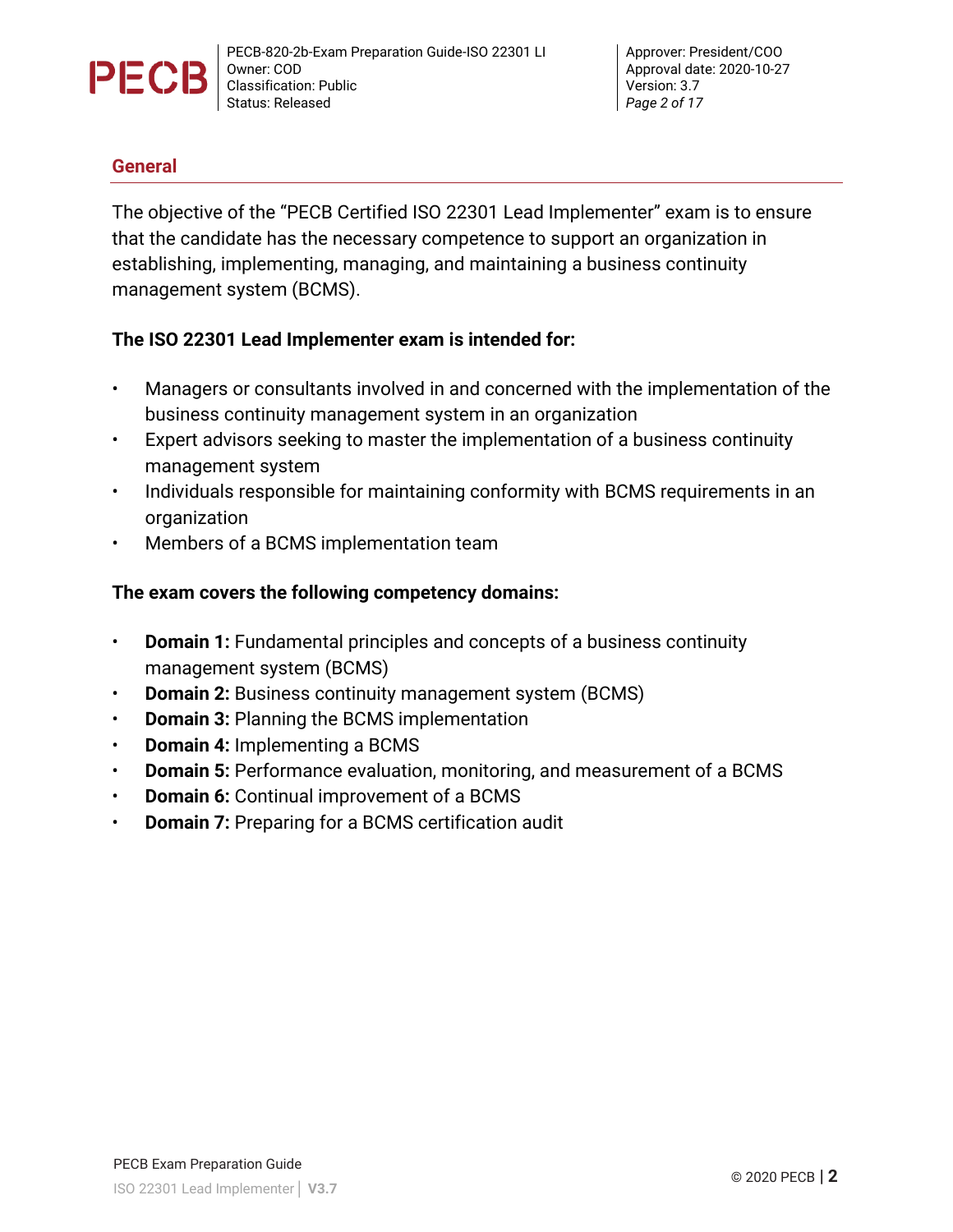

The content of the exam is divided as follows:

## **Domain 1: Fundamental principles and concepts of a business continuity management system (BCMS)**

**Main objective:** Ensure that the candidate understands and is able to interpret ISO 22301 principles and concepts

|    | <b>Competencies</b>                                                                                                     | <b>Knowledge statements</b> |                                                                                                                                        |  |  |
|----|-------------------------------------------------------------------------------------------------------------------------|-----------------------------|----------------------------------------------------------------------------------------------------------------------------------------|--|--|
| 1. | Ability to understand and explain the ISO<br>operations and the development of<br>business continuity management system | 1.<br>2.                    | Knowledge of the main standards in business<br>continuity management<br>Knowledge of the different sources of business                 |  |  |
| 2. | standard<br>Ability to identify, analyze, and evaluate the<br>requirements of ISO 22301                                 |                             | continuity requirements for an organization<br>including laws, regulations, international and<br>industry standards, contracts, market |  |  |
| 3. | Ability to explain and illustrate the main<br>concepts of business continuity<br>management                             | 3.                          | practices, and internal policies, etc.<br>Knowledge of the main business continuity<br>concepts and terminology as described in ISO    |  |  |
| 4. | Ability to identify business continuity risks<br>and their impacts                                                      | 4.                          | 22301<br>Knowledge of the concept of risk and its<br>application in business continuity                                                |  |  |
|    |                                                                                                                         |                             |                                                                                                                                        |  |  |
|    |                                                                                                                         |                             |                                                                                                                                        |  |  |
|    |                                                                                                                         |                             |                                                                                                                                        |  |  |
|    |                                                                                                                         |                             |                                                                                                                                        |  |  |
|    |                                                                                                                         |                             |                                                                                                                                        |  |  |
|    |                                                                                                                         |                             |                                                                                                                                        |  |  |
|    |                                                                                                                         |                             |                                                                                                                                        |  |  |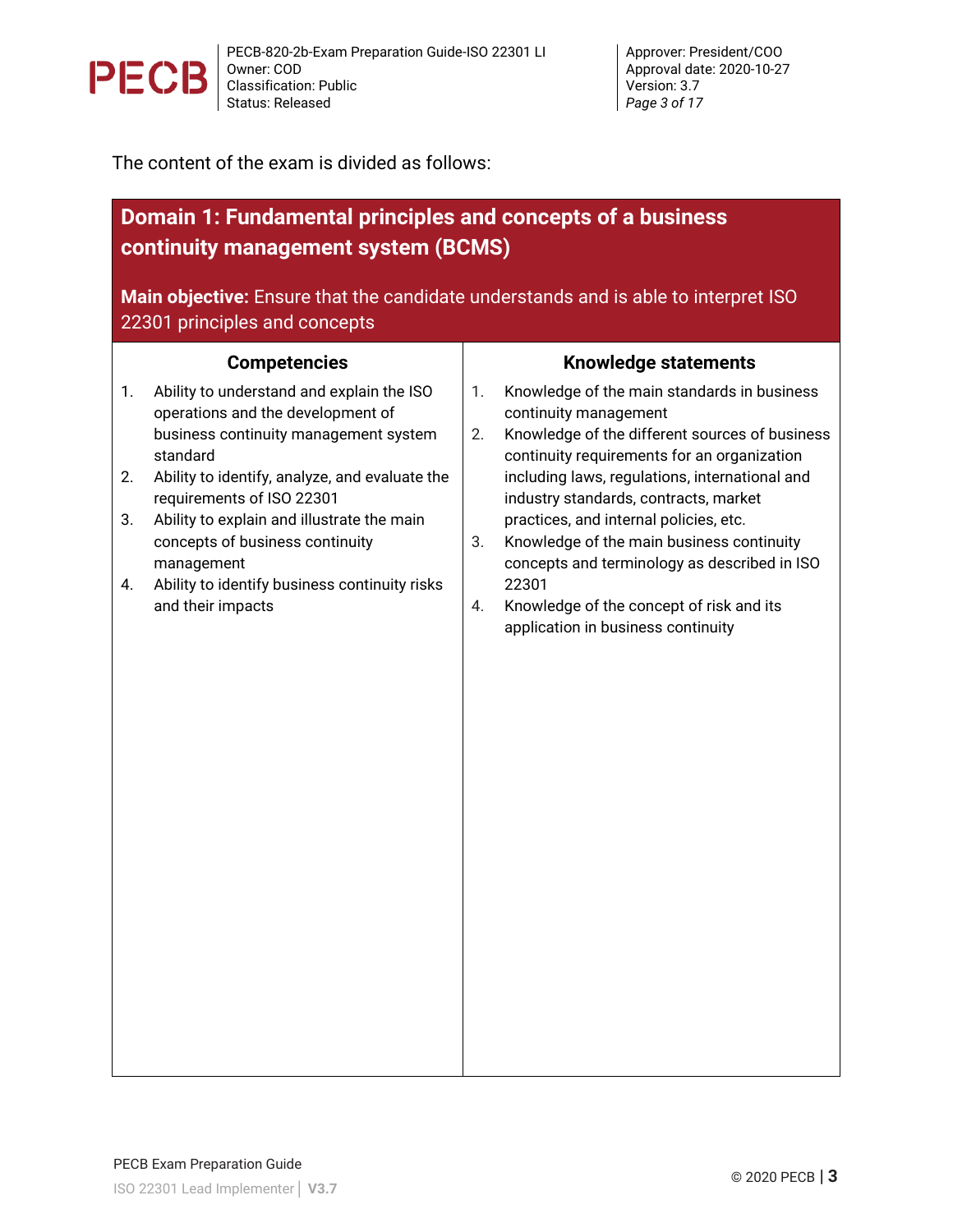

Approver: President/COO Approval date: 2020-10-27 Version: 3.7 *Page 4 of 17*

## **Domain 2: Business continuity management system (BCMS)**

**Main objective:** Ensure that the candidate understands, is able to interpret, and provide guidance on how to implement and manage a business continuity management system requirements based on the best practices of ISO 22301

| management system requirements based on the best practices of ISO 22301 |                                                                                                                                                                                    |                |                                                                                                                                                                                 |  |  |
|-------------------------------------------------------------------------|------------------------------------------------------------------------------------------------------------------------------------------------------------------------------------|----------------|---------------------------------------------------------------------------------------------------------------------------------------------------------------------------------|--|--|
|                                                                         | <b>Competencies</b>                                                                                                                                                                |                | <b>Knowledge statements</b>                                                                                                                                                     |  |  |
| 1.<br>2.<br>best practices<br>3.                                        | Ability to identify, understand, classify, and<br>explain the requirements of ISO 22301<br>Ability to illustrate BCMS requirements and<br>Ability to find different solutions to a | 1.<br>2.<br>3. | Knowledge of ISO 22301 requirements<br>Knowledge of business impact analysis and<br>risk assessment<br>Knowledge of the best practices and<br>techniques in business continuity |  |  |
|                                                                         | business continuity issue and identify and<br>analyze the strengths and weaknesses of<br>each solution proposed                                                                    | 4.<br>5.       | Knowledge of establishing, implementing, and<br>implementing business continuity processes<br>Knowledge of exercise programs                                                    |  |  |
| 4.                                                                      | Ability to select and demonstrate the best<br>business continuity solutions in order to<br>address business continuity objectives<br>stated by the organization                    | 6.             | Knowledge of implementing and managing<br>actions plans to support BCMS                                                                                                         |  |  |
| 5.<br>process                                                           | Ability to analyze, evaluate, and validate<br>action plans to implement a specific                                                                                                 |                |                                                                                                                                                                                 |  |  |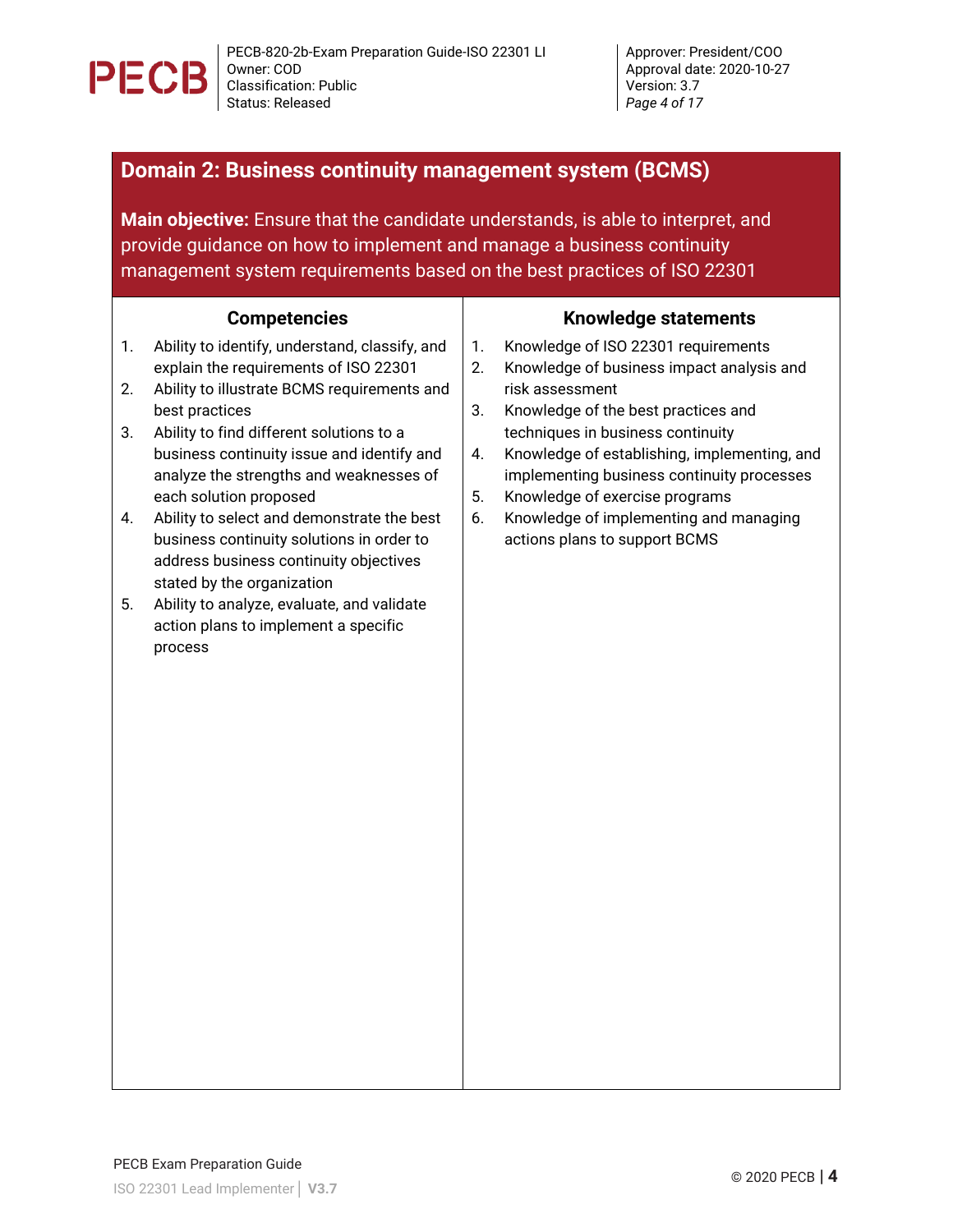

## **Domain 3: Planning the BCMS implementation**

| Main objective: Ensure that the candidate is able to plan the implementation of the |  |
|-------------------------------------------------------------------------------------|--|
| BCMS based on ISO 22301                                                             |  |

|    | <b>Competencies</b>                                                                                                |    | <b>Knowledge statements</b>                                                                                                          |
|----|--------------------------------------------------------------------------------------------------------------------|----|--------------------------------------------------------------------------------------------------------------------------------------|
| 1. | Ability to manage a BCMS implementation<br>project by following best practices                                     | 1. | Knowledge of the main project management<br>concepts, terminology, processes, and best                                               |
| 2. | Ability to collect, analyze, and interpret the<br>information required to plan the<br>implementation of BCMS       | 2. | practices as described in ISO 10006<br>Knowledge of the principal approaches and<br>methodology frameworks used for                  |
| 3. | Ability to analyze and consider the external<br>and internal context of an organization                            | 3. | implementing a BCMS<br>Knowledge of an organization's internal and                                                                   |
| 4. | Ability to perform a gap analysis and clarify<br>an organization's business continuity<br>objectives               | 4. | external context<br>Knowledge of the main interested parties<br>related to an organization and their                                 |
| 5. | Ability to define and justify a BCMS scope<br>adapted to the objectives of a specific<br>organization              | 5. | characteristics<br>Knowledge of the techniques used to gather<br>information on an organization and perform a                        |
| 6. | Ability to select and justify the selected<br>approach and methodology adapted to the<br>needs of the organization | 6. | gap analysis of the management system<br>Knowledge of the characteristics of a BCMS<br>scope in terms of organizational and physical |
| 7. | Ability to perform the different steps of the                                                                      |    | boundaries                                                                                                                           |
|    | risk management process                                                                                            | 7. | Knowledge of the different approaches and<br>main methodology characteristics to perform a<br>risk assessment                        |
|    |                                                                                                                    | 8. | Knowledge of the main activities of the risk<br>identification, assessment, and evaluation                                           |
|    |                                                                                                                    |    |                                                                                                                                      |
|    |                                                                                                                    |    |                                                                                                                                      |
|    |                                                                                                                    |    |                                                                                                                                      |
|    |                                                                                                                    |    |                                                                                                                                      |
|    |                                                                                                                    |    |                                                                                                                                      |
|    |                                                                                                                    |    |                                                                                                                                      |
|    |                                                                                                                    |    |                                                                                                                                      |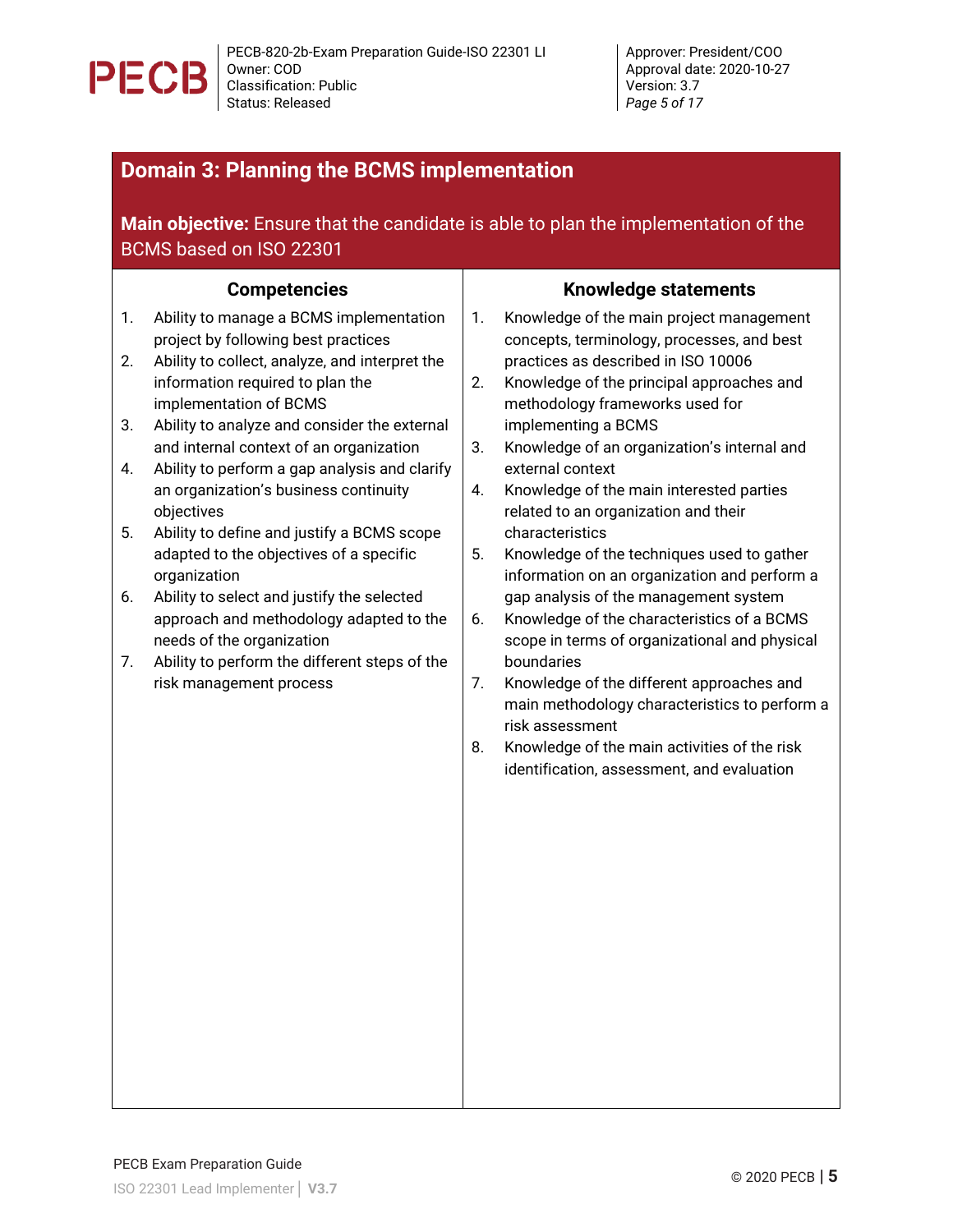

## **Domain 4: Implementing a BCMS**

**Main objective:** Ensure that the candidate is able to implement the processes of a BCMS required for an **ISO 22301** certification

|    | <b>Competencies</b>                                                                                                                                | <b>Knowledge statements</b> |                                                                                                                                                       |  |  |  |
|----|----------------------------------------------------------------------------------------------------------------------------------------------------|-----------------------------|-------------------------------------------------------------------------------------------------------------------------------------------------------|--|--|--|
| 1. | Ability to understand and analyze the needs<br>and provide guidance on the segregation of<br>roles and responsibilities within the<br>organization | 1.<br>2.                    | Knowledge of the roles and responsibilities of<br>the key actors during and after BCMS<br>implementation<br>Knowledge of the main organizational      |  |  |  |
| 2. | Ability to define the documented<br>information management processes<br>needed to support the implementation and<br>the operations of a BCMS       | 3.                          | structures applicable for an organization to<br>manage business continuity<br>Knowledge of the best practices on<br>documented information management |  |  |  |
| 3. | Ability to define and design processes and<br>properly document them                                                                               |                             | processes and the documented information<br>management life cycle                                                                                     |  |  |  |
| 4. | Ability to define and write BCMS policies<br>and procedures                                                                                        | 4.                          | Knowledge of techniques and best practices to<br>draft business continuity policies and                                                               |  |  |  |
| 5. | Ability to implement the required processes<br>and controls of a BCMS                                                                              | 5.                          | procedures<br>Knowledge of the characteristics and the best                                                                                           |  |  |  |
| 6. | Ability to define and implement appropriate<br>business continuity training and awareness<br>programs and communication plans                      |                             | practices of implementing business continuity<br>training and awareness programs and<br>communication plans                                           |  |  |  |
| 7. | Ability to define and implement an incident<br>management process based on business                                                                | 6.                          | Knowledge of the characteristics and the main<br>processes of an incident management process                                                          |  |  |  |
|    | continuity best practices                                                                                                                          |                             | based on best practices                                                                                                                               |  |  |  |
|    |                                                                                                                                                    | 7.                          | Knowledge of the communication objectives,<br>activities, and interested parties to enhance<br>their support                                          |  |  |  |
|    |                                                                                                                                                    |                             |                                                                                                                                                       |  |  |  |
|    |                                                                                                                                                    |                             |                                                                                                                                                       |  |  |  |
|    |                                                                                                                                                    |                             |                                                                                                                                                       |  |  |  |
|    |                                                                                                                                                    |                             |                                                                                                                                                       |  |  |  |
|    |                                                                                                                                                    |                             |                                                                                                                                                       |  |  |  |
|    |                                                                                                                                                    |                             |                                                                                                                                                       |  |  |  |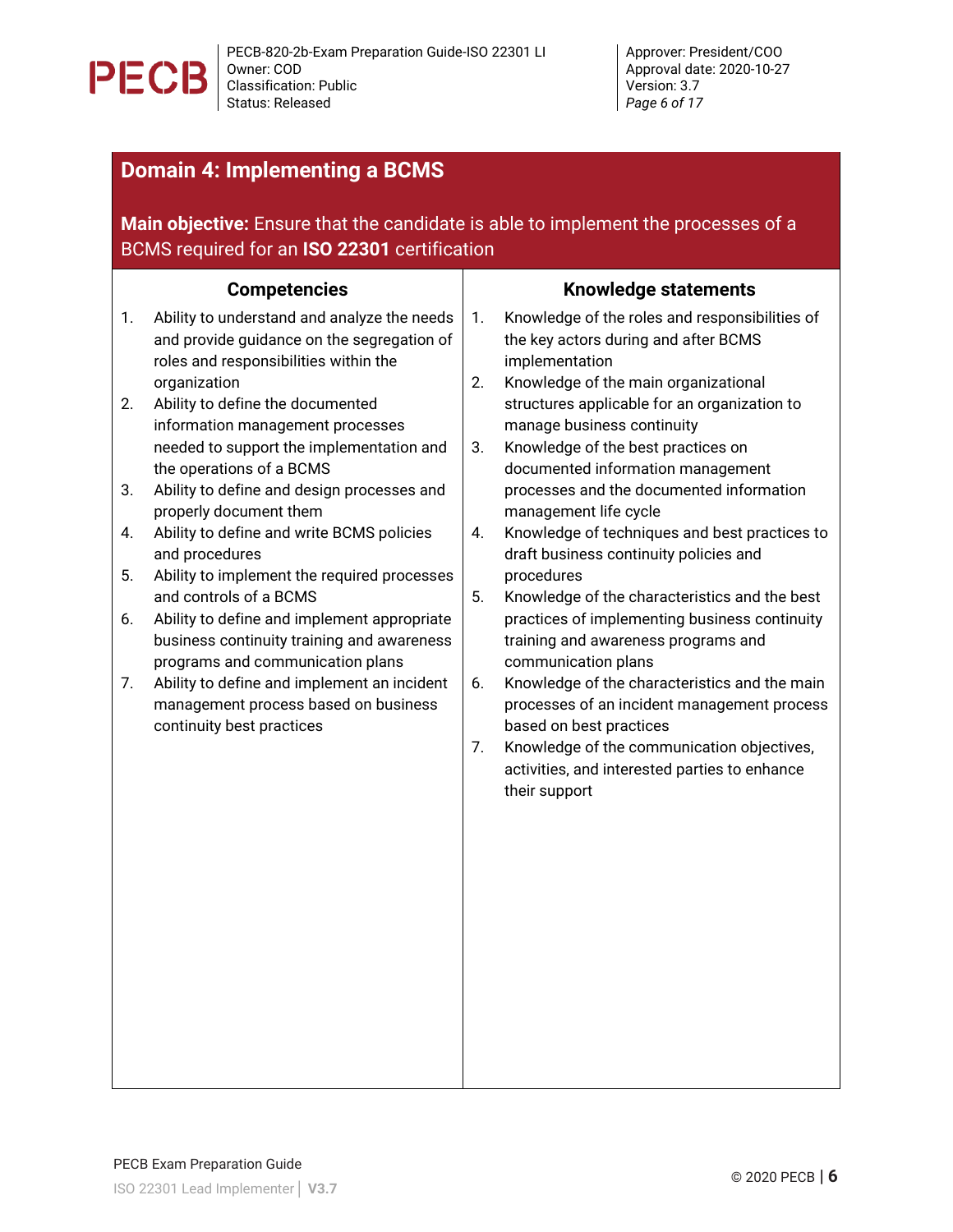

## **Domain 5: Monitoring, measurement, analysis and evaluation of a BCMS**

### **Main objective:** Ensure that the candidate is able to evaluate, monitor, and measure the performance of a BCMS

|          | <b>Competencies</b>                                                                                                                                                                                                       |    | <b>Knowledge statements</b>                                                                                                                                            |
|----------|---------------------------------------------------------------------------------------------------------------------------------------------------------------------------------------------------------------------------|----|------------------------------------------------------------------------------------------------------------------------------------------------------------------------|
| 1.<br>2. | Ability to monitor and evaluate the<br>effectiveness of a BCMS<br>Ability to verify to which extent the                                                                                                                   | 1. | Knowledge of the techniques and best<br>practices used to monitor the effectiveness<br>of a BCMS                                                                       |
|          | identified BCMS requirements have been<br>met                                                                                                                                                                             | 2. | Knowledge of the main concepts and<br>components related to a business continuity                                                                                      |
| 3.<br>4. | Ability to define and implement an internal<br>audit program for ISO 22301<br>Ability to perform regular reviews regarding<br>the suitability, adequacy, effectiveness, and<br>efficiency of a BCMS based on the policies | 3. | evaluation<br>Knowledge of the characteristics and the<br>differences between operational, tactical,<br>and strategic business continuity indicators<br>and dashboards |
| 5.       | and objectives of the organization<br>Ability to define and perform a<br>management review process                                                                                                                        | 4. | Knowledge of the techniques and methods to<br>define and document adequate and reliable<br>indicators                                                                  |
|          |                                                                                                                                                                                                                           | 5. | Knowledge of the main concepts and<br>components related to the implementation<br>and operation of a BCMS internal audit<br>program                                    |
|          |                                                                                                                                                                                                                           | 6. | Knowledge of the differences between the<br>concepts of a major nonconformity and<br>minor nonconformity                                                               |
|          |                                                                                                                                                                                                                           | 7. | Knowledge of the guidelines and best<br>practices to draft a nonconformity report                                                                                      |
|          |                                                                                                                                                                                                                           | 8. | Knowledge of the best practices used to<br>perform management reviews                                                                                                  |
|          |                                                                                                                                                                                                                           |    |                                                                                                                                                                        |
|          |                                                                                                                                                                                                                           |    |                                                                                                                                                                        |
|          |                                                                                                                                                                                                                           |    |                                                                                                                                                                        |
|          |                                                                                                                                                                                                                           |    |                                                                                                                                                                        |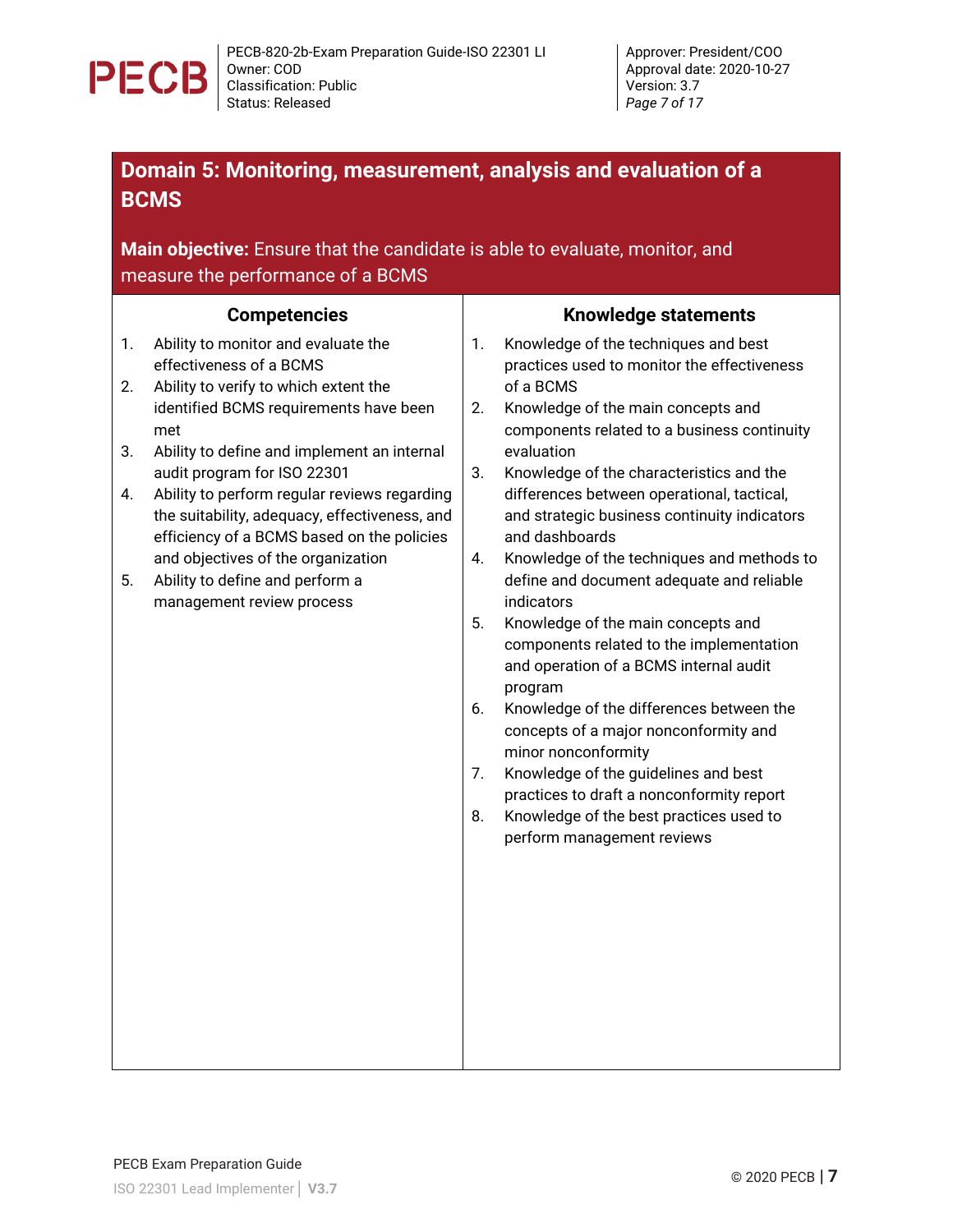

## **Domain 6: Continual improvement of a BCMS Main objective:** Ensure that the candidate is able to provide guidance on the continual improvement of an BCMS **Competencies** 1. Ability to understand the principles and concepts related to continual improvement 2. Ability to counsel an organization on how to continually improve the effectiveness and the efficiency of a BCMS 3. Ability to implement continual improvement processes in an organization 4. Ability to determine the appropriate improvement tools to support the continual improvement processes of an organization 5. Ability to identify and analyze the root causes of nonconformities and propose action plans to treat them **Knowledge statements** 1. Knowledge of the main concepts related to continual improvement 2. Knowledge of the characteristics and the difference between the concept of effectiveness and efficiency 3. Knowledge of the main processes, tools, and techniques used to identify the root causes of nonconformities 4. Knowledge of the characteristics and the differences between corrective actions or preventive actions 5. Knowledge of the main processes, tools, and techniques used to develop and propose the best corrective and preventive action plans 6. Knowledge of the maintenance and improvement of a BCMS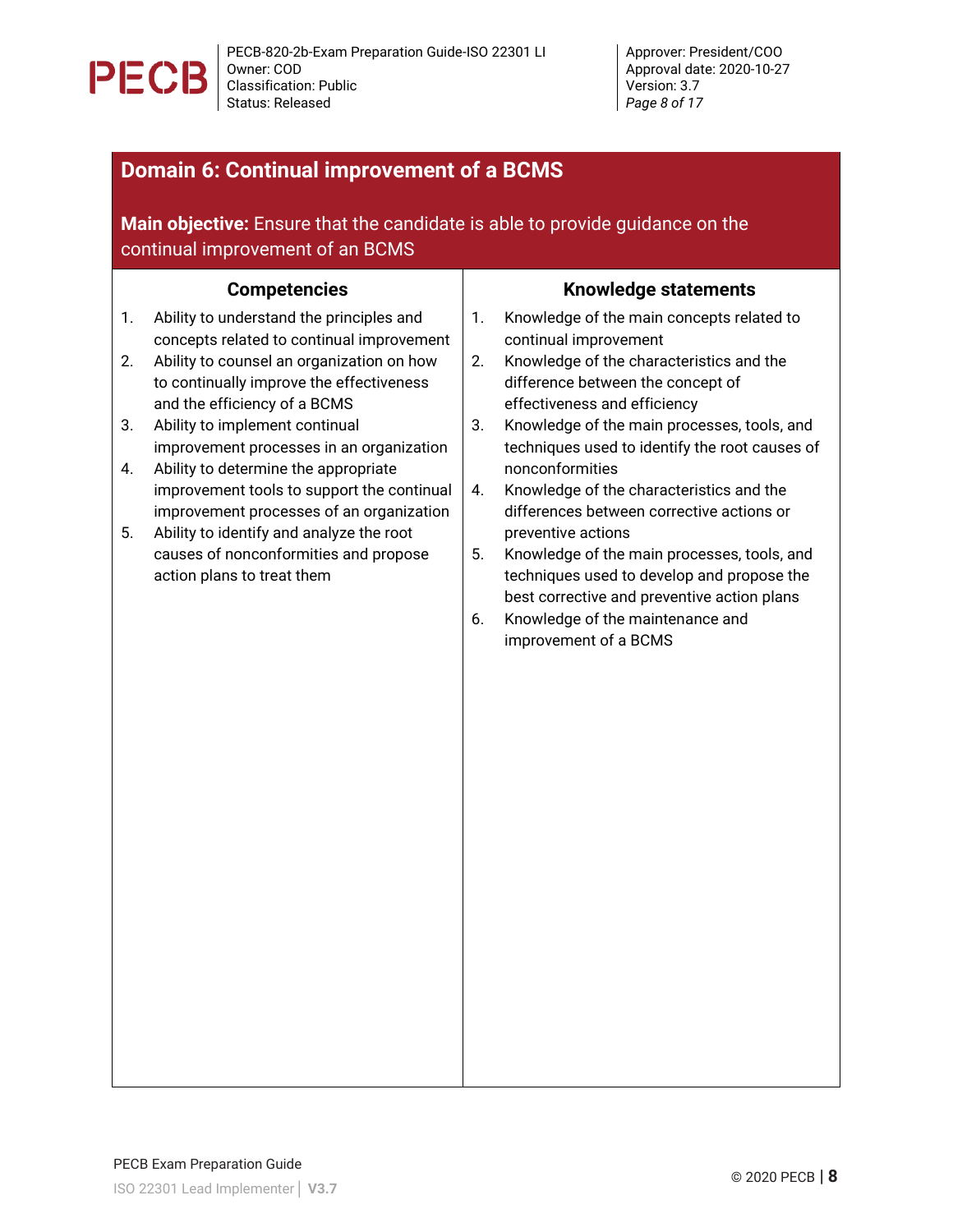

Approver: President/COO Approval date: 2020-10-27 Version: 3.7 *Page 9 of 17*

## **Domain 7: Preparing for a BCMS certification audit**

**Main objective:** Ensure that the ISO 22301 Lead Implementer candidate is able to prepare an organization for the certification against ISO 22301

|    | <b>Competencies</b>                                                                                               | <b>Knowledge statements</b> |                                                                                                          |  |  |  |
|----|-------------------------------------------------------------------------------------------------------------------|-----------------------------|----------------------------------------------------------------------------------------------------------|--|--|--|
| 1. | Ability to understand the main steps,<br>processes, and activities related to an ISO<br>22301 certification audit | 1.<br>2.                    | Knowledge of evidence-based approach in an<br>audit<br>Knowledge of the difference between the stage     |  |  |  |
| 2. | Ability to understand, explain, and illustrate                                                                    |                             | 1 and stage 2 audit                                                                                      |  |  |  |
|    | the audit evidence approach in the context<br>of an ISO 22301 audit                                               | 3.                          | Knowledge of stage 1 audit requirements,<br>steps, and activities                                        |  |  |  |
| 3. | Ability to counsel an organization to<br>identify and select a certification body that                            | 4.                          | Knowledge of the documentation review<br>criteria                                                        |  |  |  |
| 4. | meets their expectations<br>Ability to judge whether an organization is                                           | 5.                          | Knowledge of stage 2 audit requirements,<br>steps, and activities                                        |  |  |  |
|    | ready and prepared for an ISO 22301<br>certification audit                                                        | 6.                          | Knowledge of the audit follow-up requirements,<br>steps, and activities                                  |  |  |  |
| 5. | Ability to train and prepare the personnel of<br>an organization for an ISO 22301<br>certification audit          | 7.                          | Knowledge of the surveillance audits and<br>recertification audit requirements, steps, and<br>activities |  |  |  |
| 6. | Ability to discuss and challenge the audit<br>findings and conclusions with external                              | 8.                          | Knowledge of the requirements, guidelines, and<br>best practices for developing action plans             |  |  |  |
|    | auditors                                                                                                          |                             | following an ISO 22301 certification audit                                                               |  |  |  |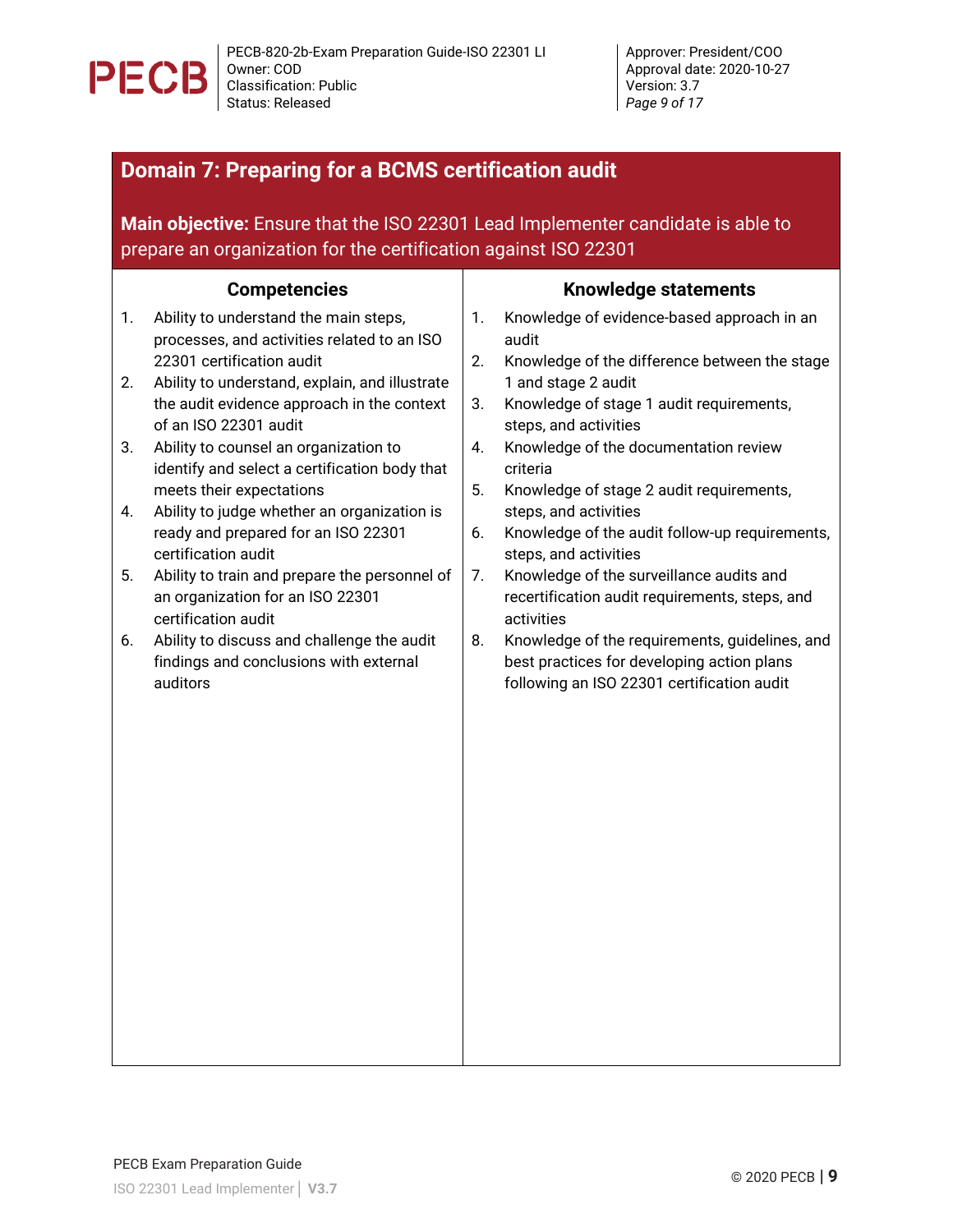

Based on the above-mentioned domains and their relevance, 12 questions are included in the exam, as summarized in the table below:

|                    |                                                                                                      |                        |                                                                             | Level of understanding<br>(cognitive/taxonomy) required  |                                                    |                                                             |                                                 |                                            |
|--------------------|------------------------------------------------------------------------------------------------------|------------------------|-----------------------------------------------------------------------------|----------------------------------------------------------|----------------------------------------------------|-------------------------------------------------------------|-------------------------------------------------|--------------------------------------------|
|                    |                                                                                                      | Points per<br>question | Questions that<br>measure<br>comprehension,<br>application, and<br>analysis | Questions that<br>measure<br>synthesis and<br>evaluation | Number of<br>questions per<br>competency<br>domain | % of the exam<br>devoted to<br>each<br>competency<br>domain | Number of<br>points per<br>competency<br>domain | % of points<br>per<br>competency<br>domain |
|                    | Fundamental<br>principles and<br>concepts of a<br>business continuity<br>management<br>system (BCMS) | 5                      | Χ                                                                           |                                                          | 1                                                  | 8.33                                                        | 5                                               | 6.67                                       |
|                    | <b>Business continuity</b><br>management                                                             | 5                      | $\mathsf{X}$                                                                |                                                          | $\overline{2}$                                     | 16.67                                                       | 10                                              | 13.34                                      |
|                    | system (BCMS)                                                                                        | 5                      | X                                                                           |                                                          |                                                    |                                                             |                                                 |                                            |
|                    | Planning the BCMS                                                                                    | 5<br>$\overline{5}$    | $\overline{\mathsf{x}}$                                                     |                                                          |                                                    | 24.99                                                       | 20                                              | 26.68                                      |
|                    | implementation                                                                                       | 10                     |                                                                             | $\overline{\mathsf{x}}$<br>$\overline{\mathsf{x}}$       | 3                                                  |                                                             |                                                 |                                            |
|                    | Implementing a<br><b>BCMS</b>                                                                        | $\overline{5}$         | $\overline{\mathsf{x}}$                                                     |                                                          |                                                    |                                                             |                                                 |                                            |
|                    |                                                                                                      | $\overline{10}$        |                                                                             | $\overline{\mathsf{x}}$                                  | 3                                                  | 25                                                          | 20                                              | 26.68                                      |
| Competency domains |                                                                                                      | $\overline{5}$         | $\overline{X}$                                                              |                                                          |                                                    |                                                             |                                                 |                                            |
|                    | Performance<br>evaluation,<br>monitoring, and<br>measurement of a<br><b>BCMS</b>                     | 5                      |                                                                             | X                                                        | 1                                                  | 8.33                                                        | 5                                               | 6.67                                       |
|                    | Continual<br>improvement of a<br><b>BCMS</b>                                                         | 5                      | X                                                                           |                                                          | $\mathbf{1}$                                       | 8.33                                                        | 5                                               | 6.67                                       |
|                    | Preparing for a<br><b>BCMS</b> certification<br>audit                                                | 10                     |                                                                             | X                                                        | $\mathbf{1}$                                       | 8.33                                                        | 10                                              | 6.67                                       |
|                    | <b>Total points</b>                                                                                  | 75                     |                                                                             |                                                          |                                                    |                                                             |                                                 |                                            |
|                    | Number of questions per level of<br>understanding                                                    |                        | 8                                                                           | 4                                                        |                                                    |                                                             |                                                 |                                            |
|                    | % of the exam devoted to each level<br>of understanding<br>(cognitive/taxonomy)                      |                        | 66.67                                                                       | 33.32                                                    |                                                    |                                                             |                                                 |                                            |

The exam passing score is **70%**.

After successfully passing the exam, candidates will be able to apply for the "PECB Certified ISO 22301 Lead Implementer" credential depending on their level of experience.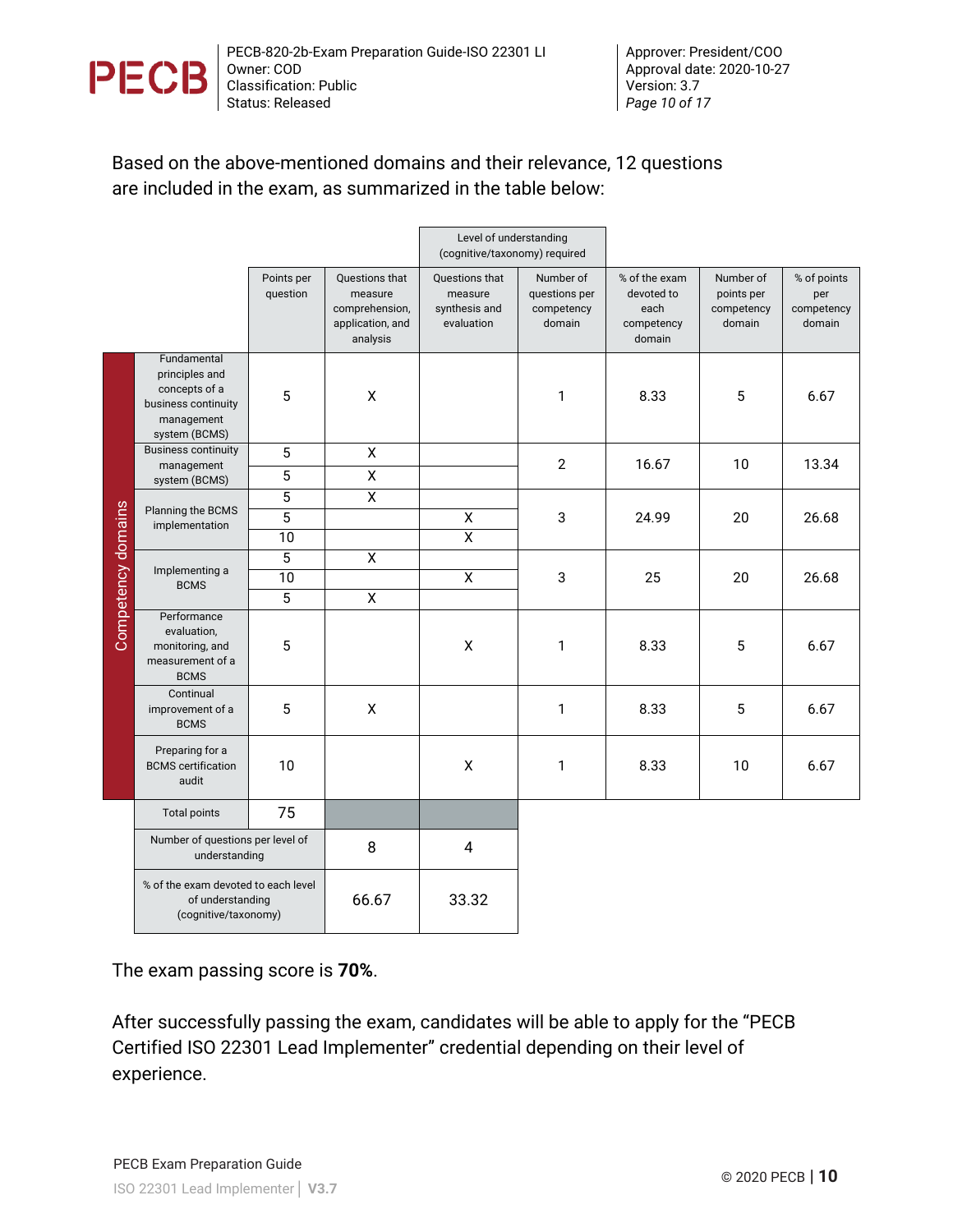

Approver: President/COO Approval date: 2020-10-27 Version: 3.7 *Page 11 of 17*

#### **Taking the Exam**

#### **General Information on the Exam**

Candidates are required to arrive/be present at least 30 minutes before the exam starts. Candidates who arrive late will not be given additional time to compensate for the late arrival and may not be allowed to sit for the exam.

Candidates are required to bring a valid identity card (a national ID card, driver's license, or passport) and show it to the invigilator.

If requested on the day of the exam (paper-based exams), additional time can be provided to candidates taking the exam in a non-native language, as follows:

- 10 additional minutes for Foundation exams
- 20 additional minutes for Manager exams
- 30 additional minutes for Lead exams

#### **PECB Exam Format and Type**

**1. Paper-based:** Exams are provided on paper, where candidates are not allowed to use anything but the exam paper and a pen. The use of electronic devices, such as laptops, tablets, or phones, is not allowed. The exam session is supervised by a PECB approved Invigilator at the location where the Reseller has organized the training course.

**2. Online**: Exams are provided electronically via the PECB Exams application. The use of electronic devices, such as tablets and cell phones, is not allowed. The exam session is supervised remotely by a PECB Invigilator via the PECB Exams application and an external/integrated camera.

For more detailed information about the online format, please refer to the [PECB Online](https://pecb.com/help/wp-content/uploads/2018/06/Preparing-for-your-PECB-Online-Exam-Guide.pdf)  [Exam Guide](https://pecb.com/help/wp-content/uploads/2018/06/Preparing-for-your-PECB-Online-Exam-Guide.pdf).

PECB exams are available in two types:

- 1. Essay-type question exam
- 2. Multiple-choice question exam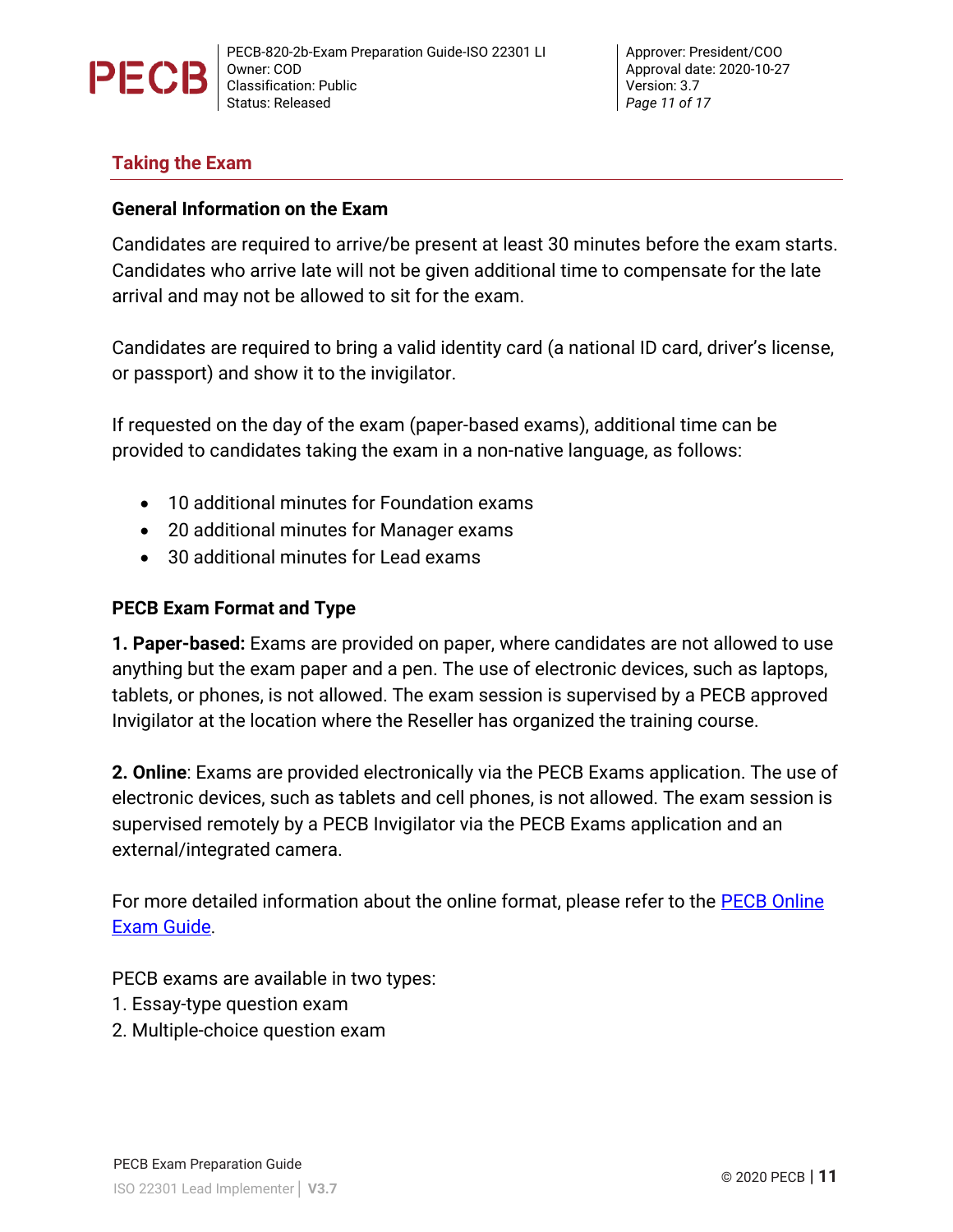

This exam comprises essay-type questions. They are used to determine and evaluate whether a candidate can clearly answer questions related to the defined competency domains. Additionally, problem-solving techniques and arguments that are supported with reasoning and evidence will also be evaluated.

The exam is open book and is not intended to measure memorizing or recalling information. It aims to evaluate candidates' comprehension, analytical skills, and applied knowledge. Therefore, candidates are required to provide logical and convincing answers and explanations in order to demonstrate that they have understood the content and the main concepts of the competency domains.

Since the exam is "open book," candidates are authorized to use the following reference materials:

- A hard copy of ISO 22301 standard
- Training course materials(accessed through PECB Exams app and/or printed)
- Any personal notes made by the candidate during the training course(accessed through PECB Exams app and/or printed)
- A hard copy dictionary

Any attempts to copy, collude, or otherwise cheat during the exam session will automatically lead to failure of the exam.

PECB exams are available in English and other languages. For the availability of the exam in a particular language, please contact [examination@pecb.com.](mailto:examination@pecb.com)

**Note:** PECB will progressively transition to multiple-choice exams. They will also be open book and comprise scenario-based questions that will allow PECB to evaluate candidates' knowledge, abilities, and skills to use information in new situations (apply), draw connections among ideas (analyze), and justify a stand or decision (evaluate). All PECB multiple-choice exams have one question and three alternatives, of which only one is correct.

For specific information about exam types, languages available, and other details, visit the [List of PECB Exams.](https://pecb.com/help/index.php/list-of-pecb-exams/)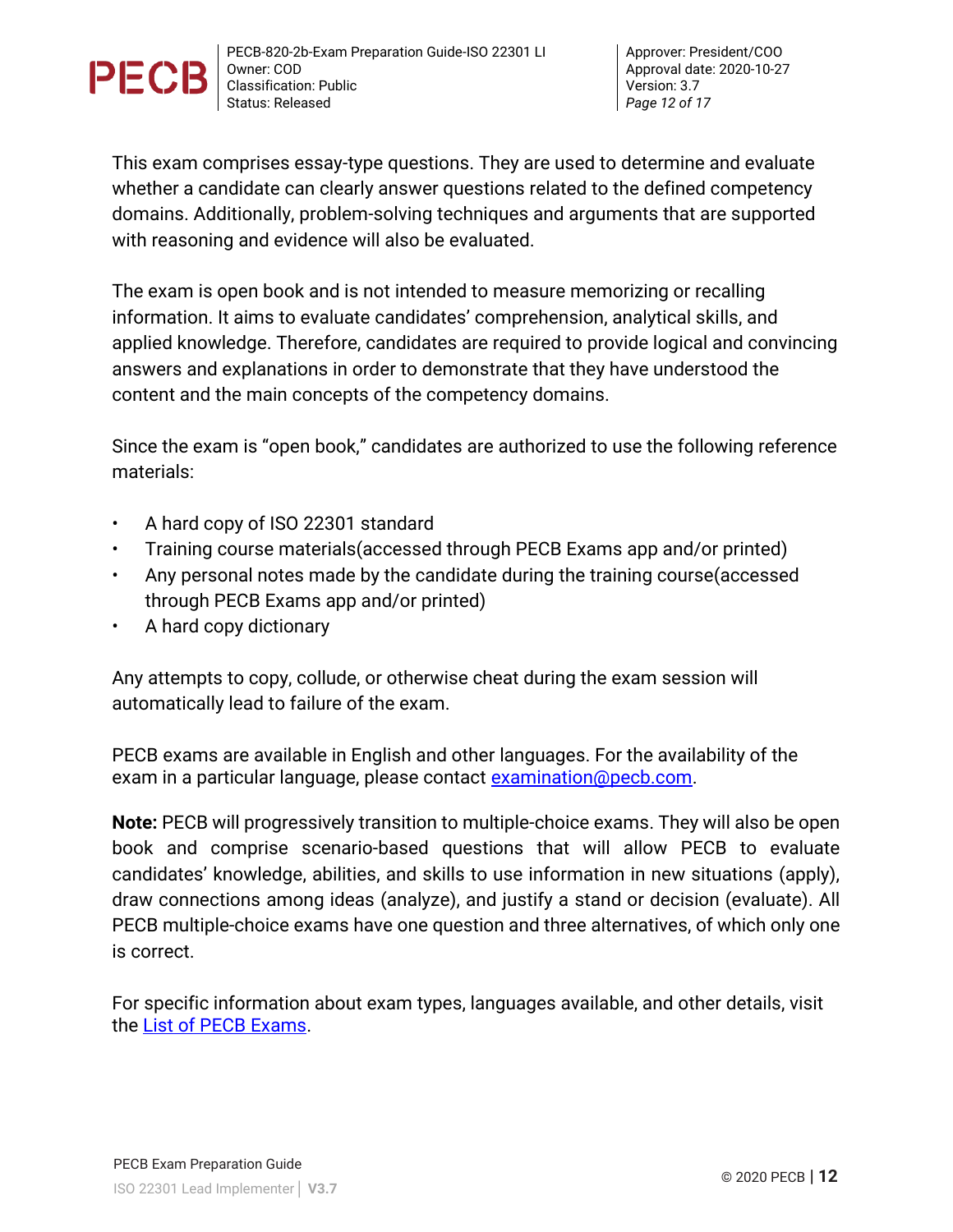

#### **Receiving the Exam Results**

Exam results will be communicated via email. The only possible results are *pass* and *fail;* no specific grade will be included.

- The time span for the communication starts from the exam date and lasts three to eight weeks for essay type exams and two to four weeks for multiple-choice paper-based exams
- For online multiple-choice exams, candidates receive their results instantly

Candidates who successfully complete the exam will be able to apply for one of the credentials of the respective certification scheme.

For candidates who fail the exam, a list of the domains where they have performed poorly will be added to the email to help them prepare better for a retake.

Candidates that disagree with the results may request for a re-evaluation by writing to [results@pecb.com](mailto:results@pecb.com) within 30 working days of receiving the results. Re-evaluation requests received after 30 days will not be processed. If candidates do not agree with the results of the reevaluation, they have 30 working days from the date when they received the reevaluated exam results to file a complaint through the **PECB** Ticketing [System.](https://pecb.com/en/ticketInfo/support#support_tab_1) Complaints received after 30 days will not be processed.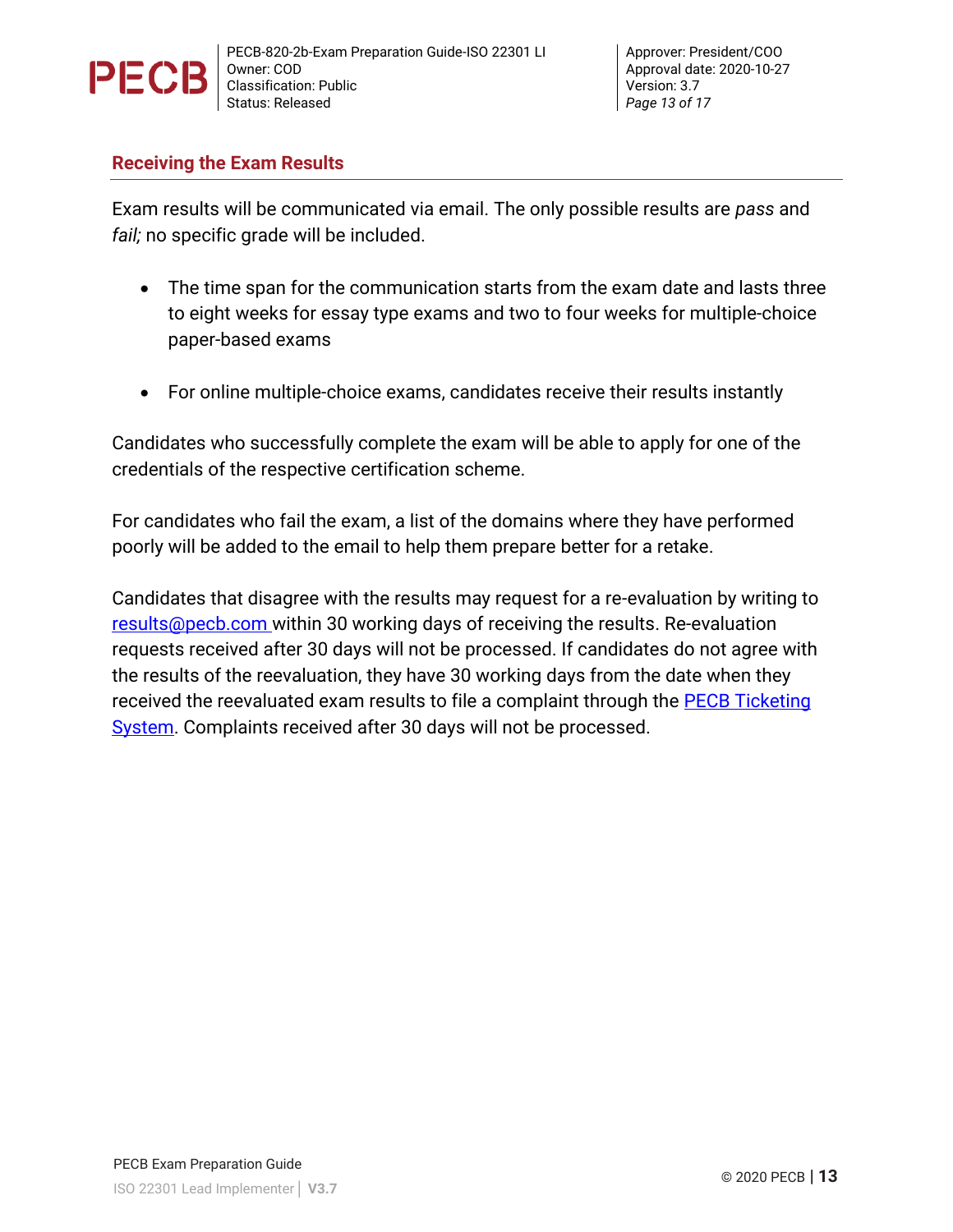

#### **Exam Retake Policy**

There is no limit on the number of times that a candidate may retake an exam. However, there are certain limitations in terms of the allowed time frames between exam retakes.

 If a candidate does not pass the exam on the 1st attempt, they must wait 15 days from the initial date of the exam for the next attempt (1st retake). Retake fees apply.

*Note: Candidates who have completed the training course but failed the exam are eligible to retake the exam once for free within a 12-month period from the initial date of the exam.*

• If a candidate does not pass the exam on the 2nd attempt, they must wait three months after the initial date of the exam for the next attempt (2nd retake). Retake fees apply.

*Note: For candidates that fail the exam in the 2nd retake, PECB recommends them to attend a training course in order to be better prepared for the exam.*

- If a candidate does not pass the exam on the 3rd attempt, they must wait six months after the initial date of the exam for the next attempt (3rd retake). Retake fees apply.
- After the 4th attempt, the waiting period for further retake exams is 12 months from the date of the last attempt. Retake fees apply.

To arrange exam retakes (date, time, place, costs), candidates need to contact the PECB Reseller/Distributor who has initially organized the session.

#### **Reschedule the Exam**

For any changes with regard to the exam date, time, location, or other details, please contact [examination@pecb.com.](mailto:examination@pecb.com)

#### **Closing a Case**

If a candidate does not apply for the certificate within three years, their case will be closed. Candidates whose case has been closed due to the expiration of the certification period have the right to request to reopen their case. However, PECB will no longer be responsible for any changes in the conditions, standards, policies, candidate handbook, or exam preparation guide that were applicable before the case was closed. A candidate requesting their case to reopen must do so in writing and pay the required fee.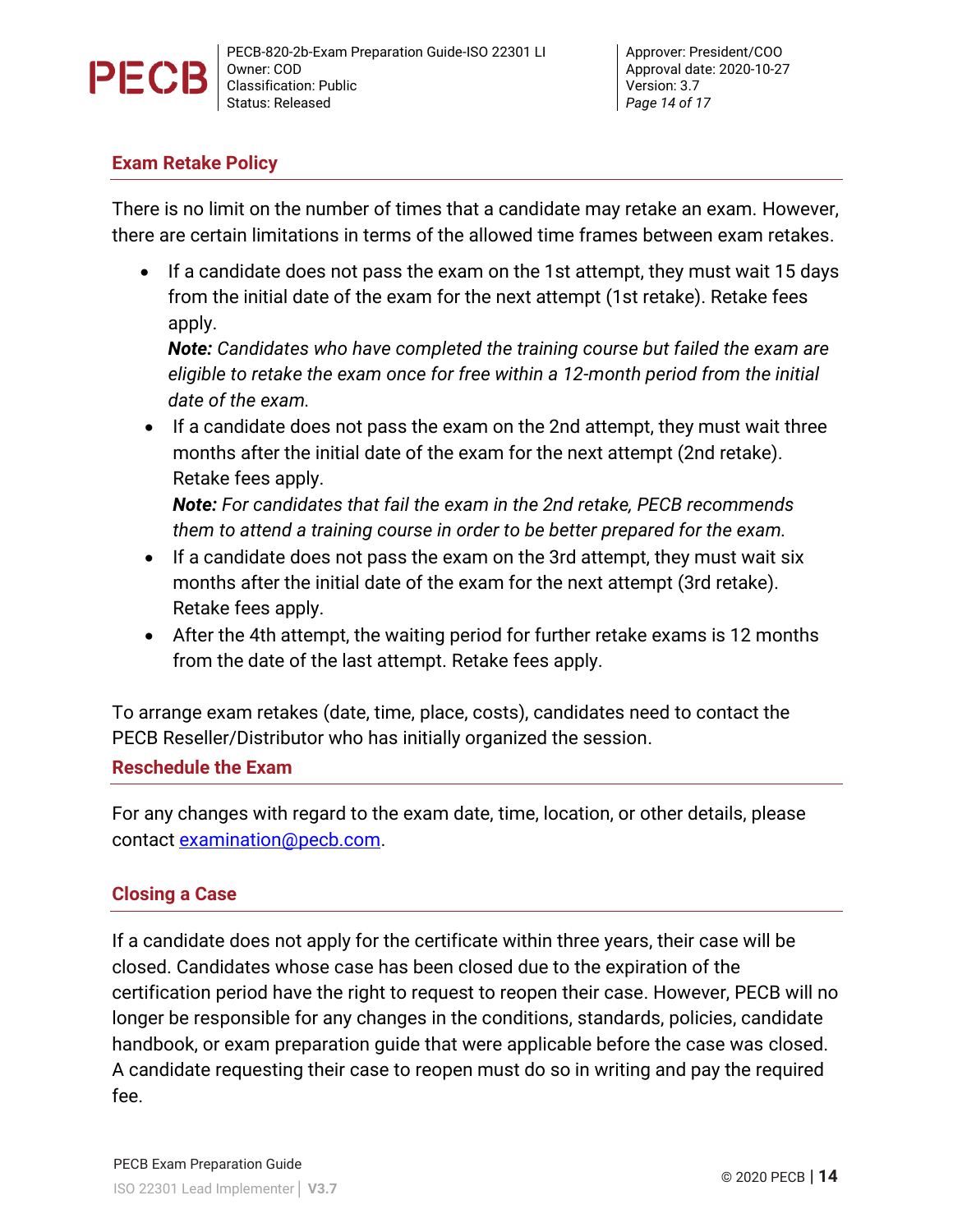

Approver: President/COO Approval date: 2020-10-27 Version: 3.7 *Page 15 of 17*

#### **Exam Security**

A significant component of a successful and respected professional certification credential is maintaining the security and confidentiality of the exam. PECB relies upon the ethical behavior of certificate holders and applicants to maintain the security and confidentiality of PECB exams. Any disclosure of information about the content of PECB exams indicates violation of PECB's Code of Ethics. PECB will take action against individuals who violate PECB Policies and the Code of Ethics. These actions include permanently barring individuals from pursuing PECB credentials and revoking the awarded credentials. PECB will also pursue legal action against individuals or organizations who infringe upon its copyrights, proprietary rights, and intellectual property.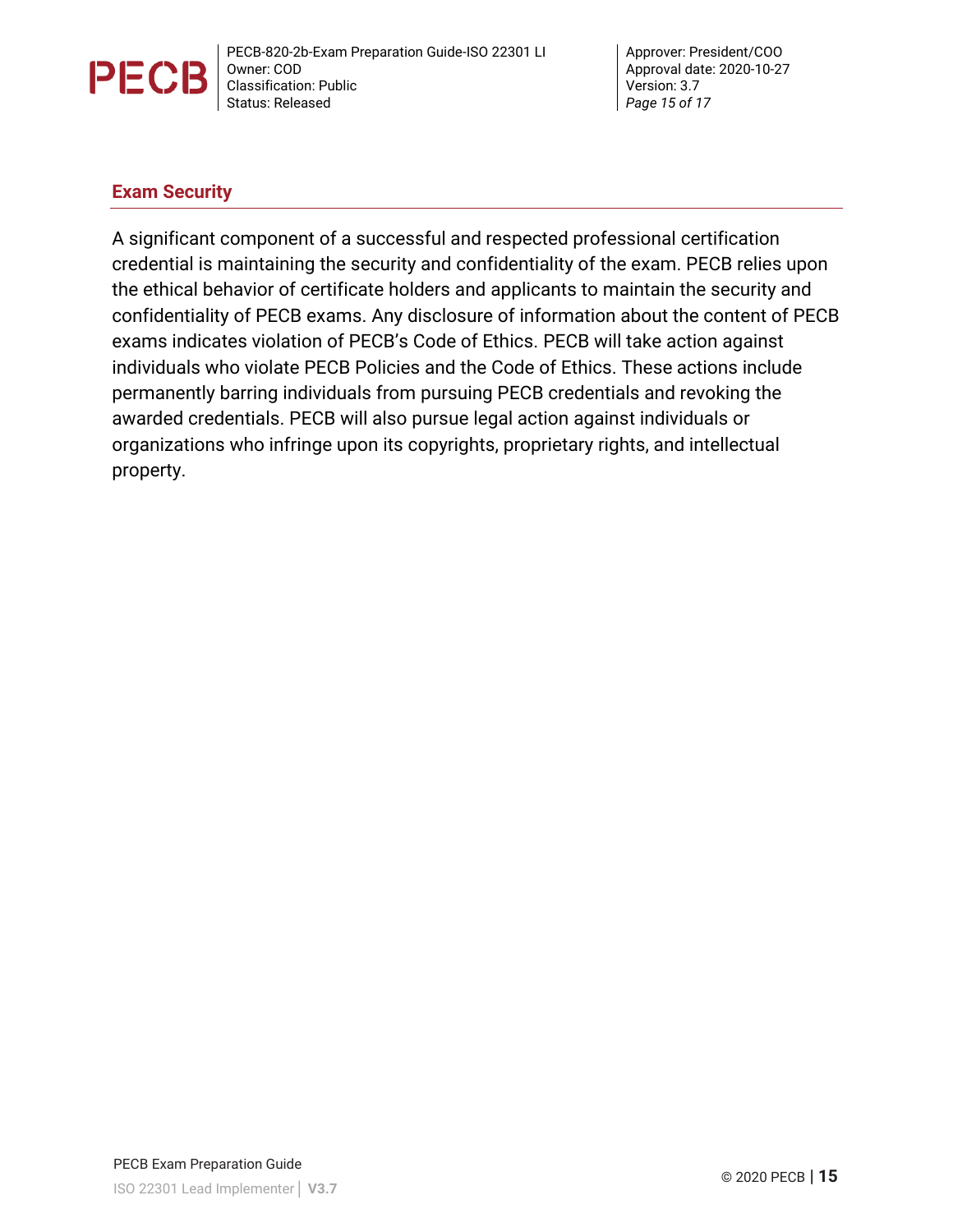

### **Sample Exam Questions**

#### **Question 1:**

Complete the BIA matrix for the following scenario, provide a business continuity strategy, and suggest an RTO and RPO.

#### **Possible answer:**

| <b>Scenarios</b>                                                    | <b>Impact</b>                                                                                                   | <b>Probability</b>                                                                                                                       | <b>RTO</b> | <b>RPO</b> | <b>Strategy</b>                                                                                                                                                                                      |
|---------------------------------------------------------------------|-----------------------------------------------------------------------------------------------------------------|------------------------------------------------------------------------------------------------------------------------------------------|------------|------------|------------------------------------------------------------------------------------------------------------------------------------------------------------------------------------------------------|
| Total damage<br>and loss of<br>the Storage<br>Area Network<br>(SAN) | Dissatisfaction of<br>$\bullet$<br>customers<br><b>Financial losses</b><br>$\bullet$<br>Negative publicity<br>٠ | Negative<br>publicity would<br>most certainly<br>occur if<br>customers could<br>not obtain<br>products due to<br>their<br>unavailability | 4 hours    | 1 hour     | Arrangement of<br>the service<br>based on the<br>best practices by<br>a specific IT<br>service provider<br>who could set up<br>the SAN quickly<br>and restore data<br>from backups<br>within the RTO |

#### **Question 2:**

Provide metrics that allow an organization to measure the effectiveness of the implementation of clause 10.1 Nonconformity and corrective action.

#### **Possible answer:**

*Clause 10.1 Nonconformity and corrective action.*

- *Number of nonconformities identified vs. number of nonconformities corrected*
- *Number of reoccurrences of nonconformities*
- *Average length of time taken to correct nonconformities (by category)*
- *Frequency of reoccurring nonconformities*